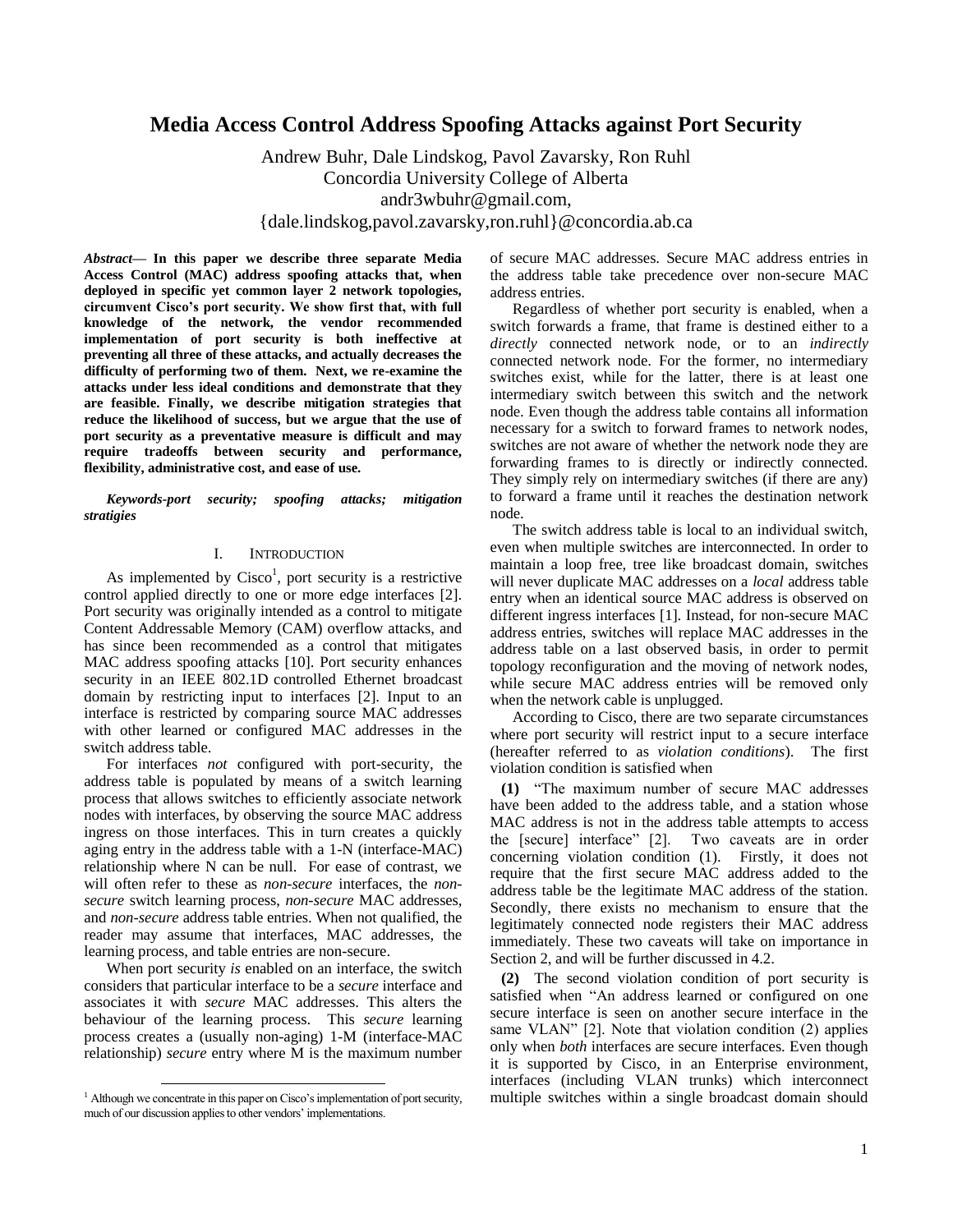not be secure interfaces [3][4], and therefore are susceptible to MAC address spoofing of indirectly connected network nodes. These considerations will also take on importance in Section 2.

Publically available Cisco documentation on security best practices related to network controls make the following recommendations: for a "dynamic environment, such as an access edge, where a port may have port security enabled with the maximum number of [secure] MAC addresses set to one, enable only one [secure] MAC address to be dynamically learnt at any one time" [3][4]. In the attacks described in this paper, we assume port security is enabled with this configuration.

Enabling port security using the vendor recommended configuration appears reasonable for a dynamic environment. However, we will show that this configuration of port security actually decreases the difficulty of performing certain attacks. This is because port security locks a secure MAC address to a specific secure interface, which in turn removes certain race conditions troublesome to an attacker. On the other hand, we argue that, when port security is configured against these vendor recommendations, there are significant additional costs or tradeoffs incurred.

In the next section we describe three specific attacks that, although derived from previous research [5][6][7], are enhanced to be effective against circumventing the vendor recommended configuration of port security in specific, yet common, network topologies. In Section 3, we expand on the practical limitations of these attacks. Finally, in Section 4, we propose mitigation strategies and elaborate on the consequences and tradeoffs resulting from alternative nonrecommended configuration of port security.

#### II. ATTACKS

In this section we describe three specific attacks which circumvent port security, when those attacks are executed in a multiswitch broadcast domain network topology. We begin with a set of assumptions which we believe are reflective of most enterprise environments. After each attack is described in detail, we compare attack difficulty with and without port security enabled, and show that port security actually makes MAC address spoofing easier for the attacker. Finally, for each attack, we describe how it is limited by the number of network nodes within the broadcast domain.

#### *A. Assumptions*

As we describe these three attacks, we make two separate assumptions closely related, respectively, to Cisco's two violation conditions of port security (see Section 1).

**(1)** We assume that an attacker either has not already registered a secure MAC address in the address table, or else is able to remove that already registered secure MAC address. In the case where an attacker has already registered a secure MAC address, there are two possible methods to remove that secure MAC address from the address table. The first method is to disconnect, and then reconnect the network cable. The second method relies on the secure aging timer of the address table, if an aging timer has been configured. Although both methods can be controlled through the use of

the sticky feature, this is not one of Cisco's recommendations, and we believe drawbacks for this control exist. We will assume in this section that the sticky feature is not enabled and discuss these drawbacks in Section 4.

**(2)** We assume that port security has not been enabled on switch interconnecting interfaces. One of the main reasons why these interconnecting interfaces should not enable port security is because edge switches cannot inform intermediary switches that a secure MAC address has left the broadcast domain, i.e., there is no suitable secure inter-switch deregistration mechanism. If a network node moves to a secure interface on a different switch, this will satisfy violation condition (2) because the secure MAC address is retained within intermediary switches in the broadcast domain. We will further discuss the implications of implementing port security on interconnecting interfaces in Section 4.

One final, minor assumption is also necessary. Most modern operating systems require elevated privileges, either to send a specially crafted Ethernet frame, to change the MAC address on the Ethernet card, or to put the Ethernet card into promiscuous listening mode. We assume the attacker already has full administrative access to the operating system.

#### *B. Attack 1 – Impersonation with two edge switches*

Suppose we have two edge switches interconnected with a distribution switch (see Figure 1). An attacker, *A*, is connected to the first edge switch, *E1*, along with a primary victim, *V1*. There is also a secondary victim, *V2*, located on the second edge switch *E2*. As noted, we assume that port security is enabled only on the two edge switches (see Subsection 2.1 above)<sup>2</sup>. Interface numbers are incremented from left to right, where edge interfaces begin with *Fa* and interconnecting interfaces begin with *Gi*. (For example, *A* is on *Fa0/2* of *E1* and *D1* is connected to *E2* on *Gi0/2.*)



 $2$ <sup>2</sup> This first attack is not a completely new idea, but the context is. The original attack was proposed by Wilkins et al, with a working proof of concept. In his research, he mentioned that his "invisible traffic redirection" would work on port security "only on reboot or cable disconnect" [5]. This is not entirely true, as the configuration of port security and the topology of the network plays a very important role. Perhaps he was already aware of this, but he did not explain. We believe this is worth the explanation.

 $\overline{a}$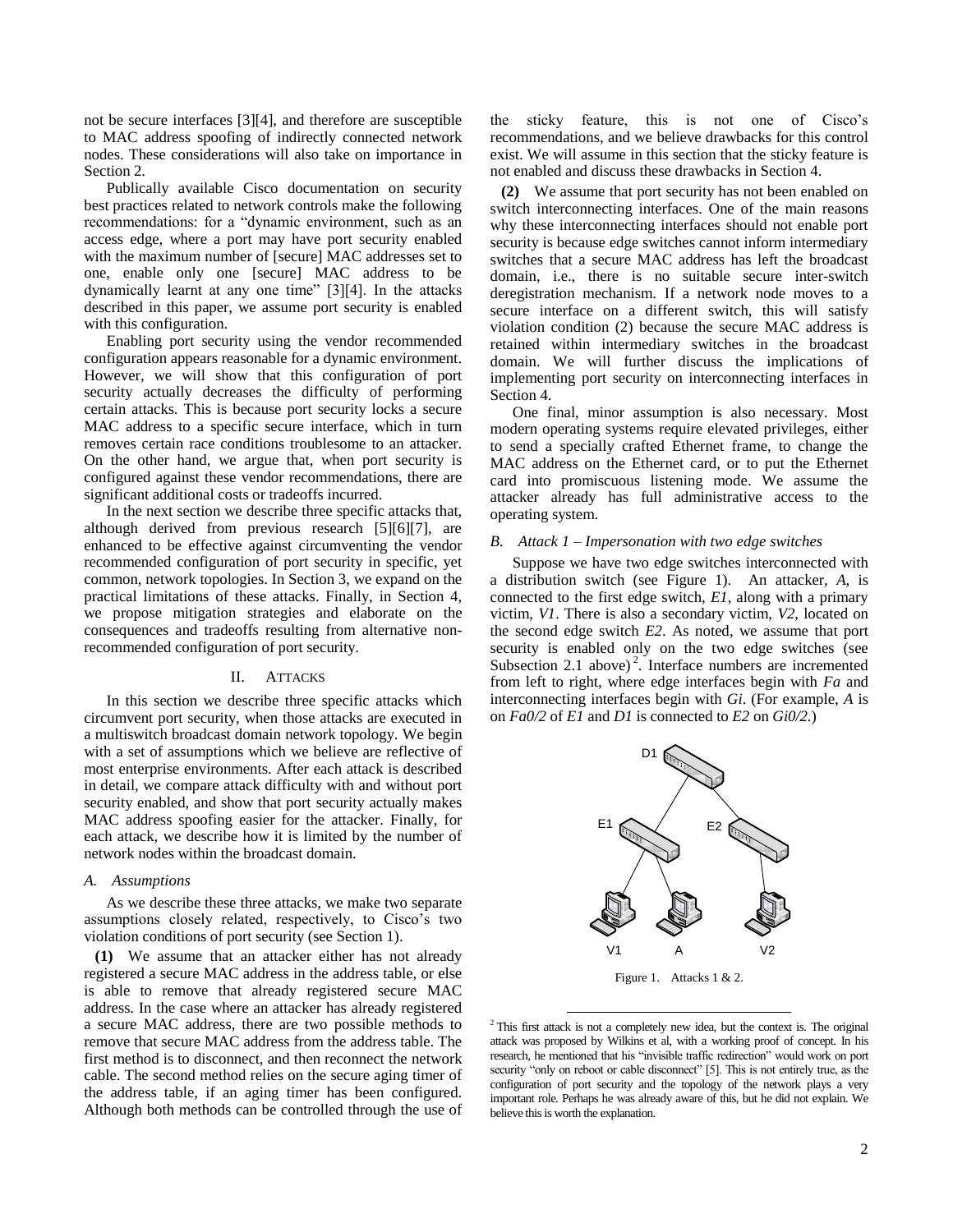Suppose *A* is promiscuously listening on its Ethernet card and suppose that *V1* communicates with *V2* with some frequency. Provided our attacker is moderately patient, there will probably be some time where *A* sees *V1* send a local broadcast frame containing an ARP-Request:

*V1 says, who has V2 IP Address, tell V1 (Broadcast) V2 says, V2 IP Address is at V2 MAC Address (unicast)*

The ARP-Reply that *V2* sends to *V1* will cause table updates in each forwarding switch. (The same process has already occurred in the other direction because of the ARP-Request). The address table of *E2* will be updated with a secure entry for *V2* on *Fa0/1*, if it has not already been updated. Also, the address table of *D1* will be updated with a non-secure entry for *V2* on *Gi0/2*. Finally, the address table of *E1* will be updated with a non-secure entry for *V2* on *Gi0/1* (but crucially, and as we will see below, the address table of *E1* will *not* be updated with a secure entry for *V2*). Table 1 shows the address table of *E1* at this point.

TABLE I. INITIAL ADDRESS TABLE OF E1

| <b>VLAN</b> | <b>MAC Addr</b> | <b>Type</b>    | <b>Ports</b> | <b>Secure</b> |
|-------------|-----------------|----------------|--------------|---------------|
|             | V1              | <b>DYNAMIC</b> | Fa0/1        | Yes           |
|             | V <sub>2</sub>  | <b>DYNAMIC</b> | Gi0/1        | No            |

When *A* sees the ARP-Request from *V1*, *A* responds with the identical ARP-Reply message, encapsulated in the identical frame that *V2* responds with. (The order in which these frames are received is not important.) *V1* will be unaware, when it receives two copies of the same ARP-Reply, that one originated from *A*. The result of *A* sending this frame sourced from *V2* is a new entry in the table of *E1* mapping *V2* to *Fa0/2*.

The reason why *A* can send a frame sourced from *V2* and not throw a port security violation is because violation condition (2) requires that *both* interfaces concerned be secure interfaces. The interconnecting interfaces of *D1* cause the interface mapping of the secure MAC address of *V2* to apply only to *E2*. Before *A* poisons the address table with the ARP-Reply, *E1* will not have a secure address table mapping to *V2*. And even though *E1* already had a non-secure entry mapping *V2* to *Gi0/1*, that non-secure entry will be overridden by the secure entry created by *A*'s ARP-Reply. It will be overridden because secure entries take precedence over non-secure entries<sup>3</sup>.

TABLE II. RESULTING ADDRESS TABLE OF E1

| <b>VLAN</b> | <b>MAC Addr</b> | <b>Type</b>    | <b>Ports</b> | <b>Secure</b> |
|-------------|-----------------|----------------|--------------|---------------|
|             | VI              | <b>DYNAMIC</b> | Fa0/1        | Yes           |
|             | V2              | <b>DYNAMIC</b> | FaO/2        | Yes           |

l

<sup>3</sup> In our experiments we found that some older IOS versions implemented this logic slightly differently. The secure entries in the address table would still take precedence, but the address table would not insert a new entry if a non-secure entry already existed in the table. This required a minor modification of the attack. We frequently poisoned the address table until the entry timed out through either an STP topology change (cable unplug) or because of the default aging timer of 5 minutes.

Table 2 shows the address table of *E1* after *A* sends a forged frame. At this point, all traffic sent from any node on *E1* (including *V1)* to *V2* will arrive at *A* on Fa0/2, which of course can be leveraged for various purposes. For example, suppose that the first frame *V1* sends unknowingly to *A* contains a TCP SYN packet. The attacker could respond with a TCP SYN+ACK packet, and establish a connection with *V1*. The end result is server impersonation of *V2* from the perspective of *V1*. (This could be achieved simply by changing the MAC address and IP address on the Ethernet card of *A* so as to impersonate *V2*.)

Port security actually makes this attack easier. To show this, let us now suppose that port security is not enabled on any switch. The attack is still possible but more difficult because a race condition is introduced. When *A* sends a frame sourced from *V2*, it will update the address table of *E1* with a non-secure entry for *V2* on *Fa0/2*. However, after the frame is sent this begins the race. The race is won by *A* when the address table entry on *E1* for *V2* is *Fa0/2*. Then frames destined to *V2* from *V1* will be forwarded to *A*. The race is lost when *V2* sends a frame which reaches *E1* and updates the address table. As a result, the race constantly restarts and *A* will need to continually send frames sourced from *V2*. Moreover, if *V2* sends a frame to *V1* and the race is previously lost, that frame will be delivered to *V1,* which may cause communication problems between *V1* and *A*.

Even with port security enabled, there are limitations to this attack. Most importantly, the attacker cannot impersonate a network node which is directly connected to the same switch without throwing a violation (violation condition (2)). Moreover, the attacker cannot intercept communication between two indirectly connected network nodes. Therefore, the scope of this attack is limited to the number of indirectly connected network nodes multiplied by the number of directly connected network nodes. For example, Table 3 shows all possible outcomes if the attacker is placed on *E1* in a two edge switch topology, assuming an equal distribution of network nodes. This results in approximately half of the total network nodes being susceptible to impersonation, but yields only a quarter of the total communication streams because impersonation occurs in a unidirectional fashion.

TABLE III. TWO EDGE SWITCH MATRIX

|    | V1 | V2             | <b>Result</b>                        |
|----|----|----------------|--------------------------------------|
| E1 | E1 | E1             | Port security violation              |
| E1 | E1 | E <sub>2</sub> | Impersonate V2 (V1 perspective)      |
| E1 | E2 | E1             | Impersonate $VI$ ( $V2$ perspective) |
| F1 | F2 | E2             | No port security violation           |

Another limitation specific to our server impersonation example is that there may also be other network nodes on the same switch as the attacker that will attempt to communicate with the impersonated server, some of which may be in the middle of previously initiated communication. Furthermore, the impersonated server may need to impersonate multiple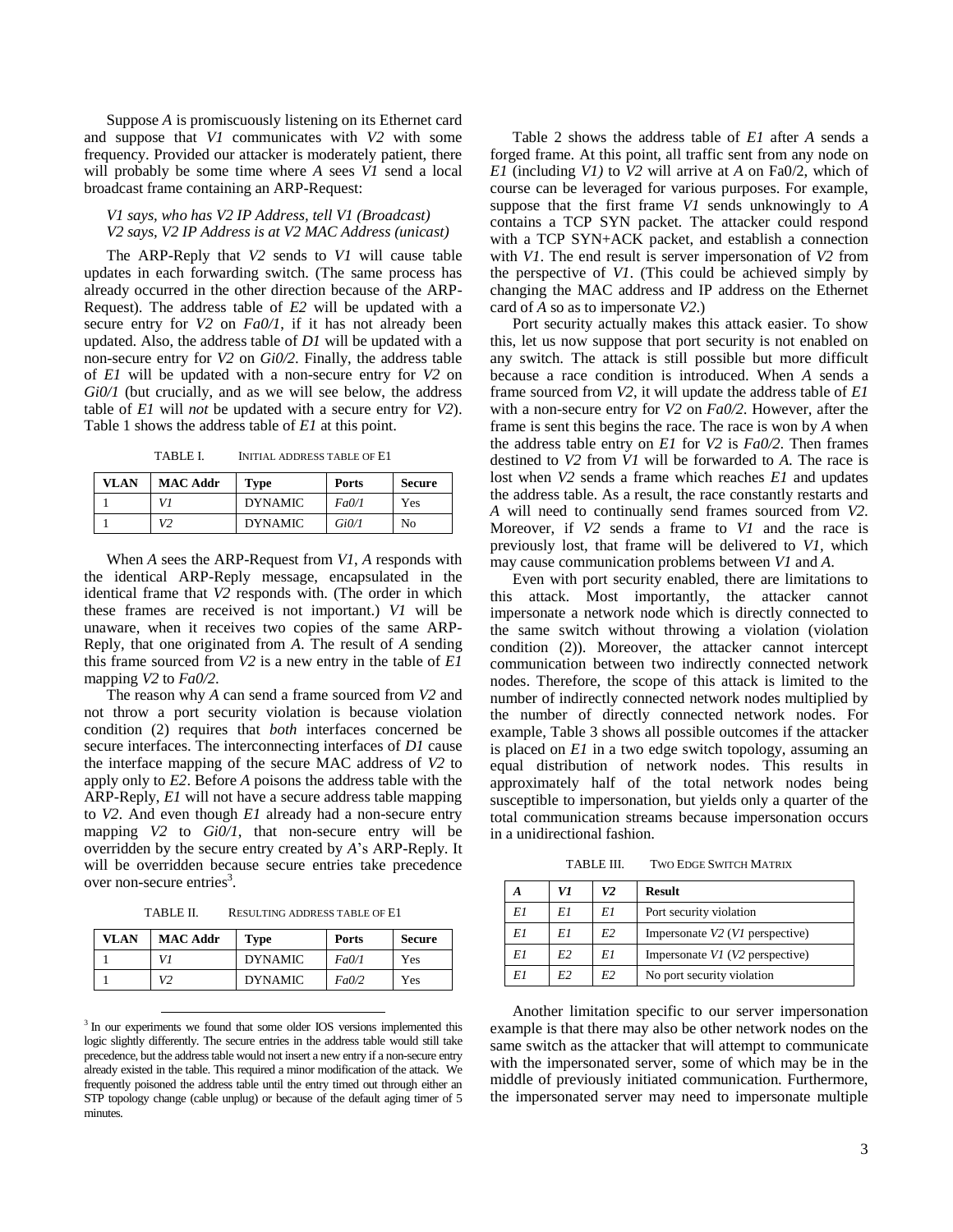listening services, since it may be unable to anticipate which services a client will attempt to connect to.

#### *C. Attack 2 – Full MITM with two edge switches*

Attack 2 is arranged exactly like Attack 1. The only difference is that the attacker possesses interface access to *E2*. Such access may be possible if, e.g., the attacker has access to a wiring closet, server room, or even an adjacent office cubical. In the previous attack, the attacker was constrained to forging MAC addresses of victims not currently connected to the same switch. If the attacker wanted to relay frames sourced from *V1* to *V2*, a violation would occur (violation condition (2)). The additional interface access in Attack 2 allows the attacker to perform a full Man in the Middle (MITM) attack by relaying traffic using two interfaces as the transport medium. <sup>4</sup>

This attack begins exactly like Attack 1. The attacker patiently waits for an ARP-Request from *V1* to *V2* and poisons the address table of *E1* using the same method. However, *V2* will likely not send an ARP-Request for *V1* because it has already received and cached the MAC address of *V1* from the ARP-Request *V1* sent. To accommodate this, the attacker can replay the ARP-Request it received from *V1* out the interface connected to *E2*. This replayed ARP-Request will result in the opposite poisoning of the address table for *E2*. That is to say, *E2* will have a secure address table mapping for *V1* on the interface connecting to *A*. The end result is a full MITM attack, because frames sent from *V1* to *V2* will be forwarded to *A,* who may then forward them to *V2*. Conversely, frames sent from *V2* to *V1* will be delivered to *A,* who may then forward them to *V1*. Of course, the attacker may also choose to observe or modify frames in transit.

This attack may be detected because the replayed ARP-Request that the attacker sends to *V2* will generate an unsolicited ARP-Reply to *V1*. Alternatively, the attacker could send a UDP frame sourced from *V1* destined to *V2* on *E2*, but this may also generate an unsolicited reply to *V1*. If the attacker sent a frame with an unknown destination MAC address, all network nodes, including *V1*, would see the frame. There appears to be no simple mechanism to avoid detection. However, in our experiments on an older Cisco Catalyst 3550, we found that sending jumbo Ethernet frames would update secure address table entries without forwarding the frame, i.e., the switch receives and processes the frame but does not send it to any other network nodes. (This effect could not be reproduced on a newer Catalyst 2960.) This method could be used to avoid detection.

As with Attack 1, this attack is easier with port security enabled. When port security is not enabled on any switch, two race conditions are introduced. Both race conditions are structurally identical to the one described in the previous attack, but each race condition applies only to one of the two sides of the communication channel. When one race on either side is lost, the communication on that channel would

l

resume normal behaviour and likely result in an erroneous communication stream. Therefore, because an additional race condition is introduced, maintaining a full MITM communication stream for a longer period of time becomes correspondingly more difficult.

Compared with Attack 1, the potential victims in Attack 2 are doubled, again assuming an equal distribution of network nodes. The attacker has the ability to impersonate all of the network nodes but only half of the total communication streams, because directly connected network nodes communicating with other directly connected network nodes still cannot be impersonated without throwing a violation (violation condition (2)).

#### *D. Attack 3 – Full MITM with three edge switches*

Suppose we have 3 edge switches all connected to one distribution switch in a hub and spoke fashion (see Figure 2). The first victim, *V1*, is located on the first edge switch, *E1*. The attacker, *A*, is located on the second edge switch, *E2*. Finally, the second victim, *V2*, is located on the third edge switch, *E3*. Again, we assume that port security is enabled on all three edge switches as per Cisco's recommendations (see Section 1 above). Interface numbers are incremented from left to right where edge interfaces begin with *Fa* and interconnecting interfaces begin with *Gi*.



For this attack, the attacker does not need to be in as privileged of a position as in the previous MITM attack (Attack 2). In particular, the attacker does not require interface access on more than one switch. The only requirement for this attack is that the attacker either has access to two interfaces on *E2*, or else port security is misconfigured to allow two or more secure MAC addresses. (We will henceforth ignore this second alternative, since it is inconsistent with Cisco's recommendations.) The reasoning behind this is that, unlike the previous attacks, the attacker is on a different switch than either of the two victims, and therefore can forge frames with source MAC addresses from either victim without port security throwing a violation. In order to clearly identify which interface the attacker is

<sup>4</sup> Wilkins et al. also notes that a potential MITM attack with a dual-homed attacker is possible. We are not sure whether he believed this MITM is possible with port security enabled, because he does not elaborate any further [5].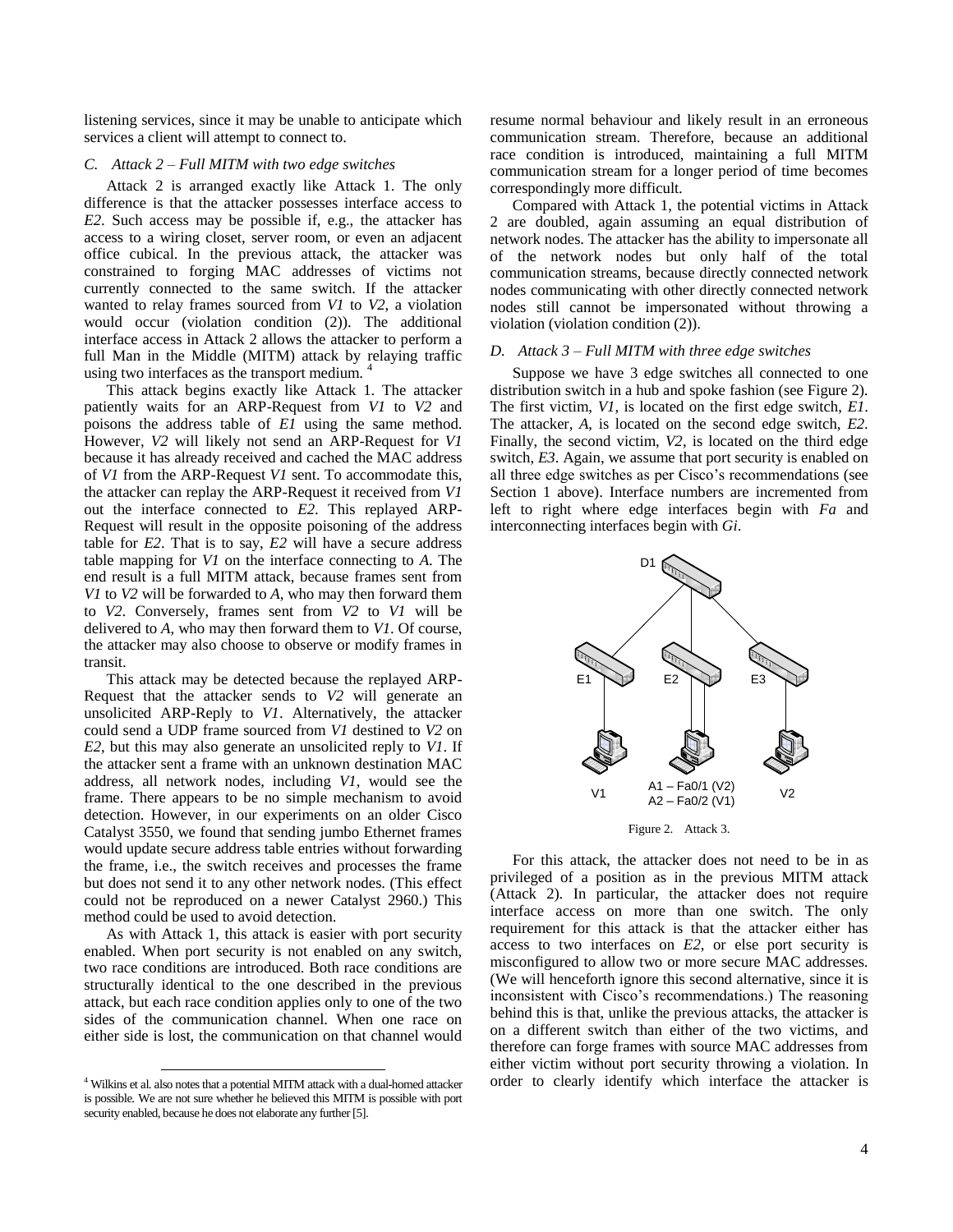sending frames from, we will refer to *Fa0/1* and *Fa0/2* on *E2* as *A1* and *A2* respectively (see Figure 2).

In this attack, unlike others, the attacker communicates with the distribution switch. This presents a problem for performing a full MITM attack. As frames are relayed between the attacker and the victims, the non-secure entries of the address table for the distribution switch will be in constant flux. This flux introduces race conditions which were not present in Attacks 1 and 2 (at least when port security was enabled). There are some interesting methods we can use to manipulate the table on demand, and the manipulations themselves in turn cause race conditions. Removing port security from all switches in this scenario has no effect on the difficulty of the attack. The race conditions involved do not change and no new race condition is introduced on *E2*, because both victims are located on separate indirectly connected switches. We will describe this attack in a stepwise fashion.

*1) A* sees an ARP-Request originating from *V1,* and asking for the MAC address of *V2.* 

## *V1 says, who has V2 IP address, tell V1 (Broadcast)*

This initiates Race Condition 1 (*RC1*), which begins in an unfavourable state for *A*. Let us say that *A* is winning *RC1* when an entry for *V2* on *D1* is *Gi0/2,* and losing whenever *V2* communicates with *D1,* causing this entry to be overwritten.

*2) A1* responds with the identical (unicast) ARP-Reply frame that *V2* responds with. Unlike the previous two attacks (with port security enabled), this frame must be received by *D1 after* the ARP-Reply has been received from *V2*. Therefore, *A1* may send this frame multiple times to ensure *A* is winning *RC1*. Moreover, subsequently *A* may not be able to determine whether they are losing *RC1* due to *V2*'s involvement in unicast communication over *D1*. Therefore, *A1* may continually update the address table of *D1* if it is believed that *V2* will be frequently communicating with other network nodes through *D1*.

*3) V1* sends a frame destined to *V2* which, assuming *A* is winning *RC1*, is forwarded to *A1*. Once *A* receives the frame, *RC1* ends for now (assuming *V1* has only one frame to send to *V2*).

*4) A2* rebroadcasts the same ARP-Request through *Fa0/2*:

*A2 (V1) says, who has V2 IP address, tell V1 (Broadcast)*

This is required to ensure *D1's* address table entry for *V2* points to *E3*; otherwise the frame would not be delivered*.*  This begins Race Condition 2 (*RC2)*, where *A* is winning *RC2* when *Gi0/2* on *D1* maps to *V1*'s MAC address, and losing when *V1* communicates with *D1*. *A2* can learn that *A* is winning *RC2* if it receives the ARP-Reply.

*5) A2* relays the captured frame to *V2* forged from *V1*. *V2* processes the frame and replies to *A2*, assuming that *A* is winning *RC2.*

*6) A2* receives the frame, thus terminating *RC2* for now, and sends an ARP-Request to *V1* from *A1*:

*A1 (V2) says, who has V1 IP address, tell V2 (Broadcast)*

The ARP-Request has the same purpose as step 4 above (so that *V1* can receive frames), but it also serves to remap *V2* on *D1* to *Gi0/2* and thus restarts RC1.

*7) A1* sends the frame to *V1*. This frame restarts the process from step 3 onward and, incidentally, does not require *A1* to send an extra ARP-Request, because *A* is now winning *RC1* again.

The number of potential victims in Attack 3 are reduced compared with Attack 2 (Section 2.3) but still higher than Attack 1 (Section 2.2), assuming an equal distribution of network nodes. As shown in Table 4, two thirds of total potential victims can be impersonated. If an attacker has access to an additional interface on the same switch or a different switch, 22% of total potential victims can have a MITM attack performed against them.

TABLE IV. THREE EDGE SWITCH MATRIX

| A  | V1 | V <sub>2</sub> | <b>Result</b>                          |
|----|----|----------------|----------------------------------------|
| E1 | E1 | E1             | Port security violation                |
| E1 | E1 | E2             | Impersonate V2 (V1 perspective)        |
| E1 | E1 | E3             | Impersonate V2 (V1 perspective)        |
| E1 | E2 | E1             | Impersonate $VI$ ( $V2$ perspective)   |
| E1 | E3 | E1             | Impersonate V1 (V2 perspective)        |
| E1 | E2 | E2             | No port security violation             |
| E1 | E3 | E3             | No port security violation             |
| E1 | E2 | E3             | Impersonate $VI^*$ ( $V2$ perspective) |
| E1 | E3 | E2             | Impersonate $V2^*$ (V1 perspective)    |

#### III. ATTACK LIMITATIONS

In this section we discuss the practical feasibility of our attacks, depending on the amount of knowledge an attacker possesses about the target network. Obtaining knowledge of the broadcast domain can be performed by either technical or non-technical means, and we focus on the former.

Suppose an attacker is placed in a topology like Figure 1 (Section 2.2), randomly and without any knowledge of which network nodes are directly or indirectly connected to either edge switch. Assuming that both switches have an equal number of network nodes (excluding the attacker, to present rounded numbers), there is a 50% probability that an attacker's randomly forged MAC address will be that of a directly connected node, and will therefore trigger a violation (violation condition (2)). However, as we increase the number of edge switches, like we do in Figure 3 (Section 2.4), the probability of randomly forging a MAC address of a directly connected node decreases, and therefore so does the probability of a violation. Assuming equally placed network nodes, the probability of violation is decreased to 33% for Figure 3. The chance of an attacker triggering a port security violation decreases as the number of edge switches increases.

There are techniques which may be used to further reduce the chance of violation. Although obtaining information about the location of network nodes in a broadcast domain is difficult, this difficulty is eased when a network has similar devices and hardware, or by using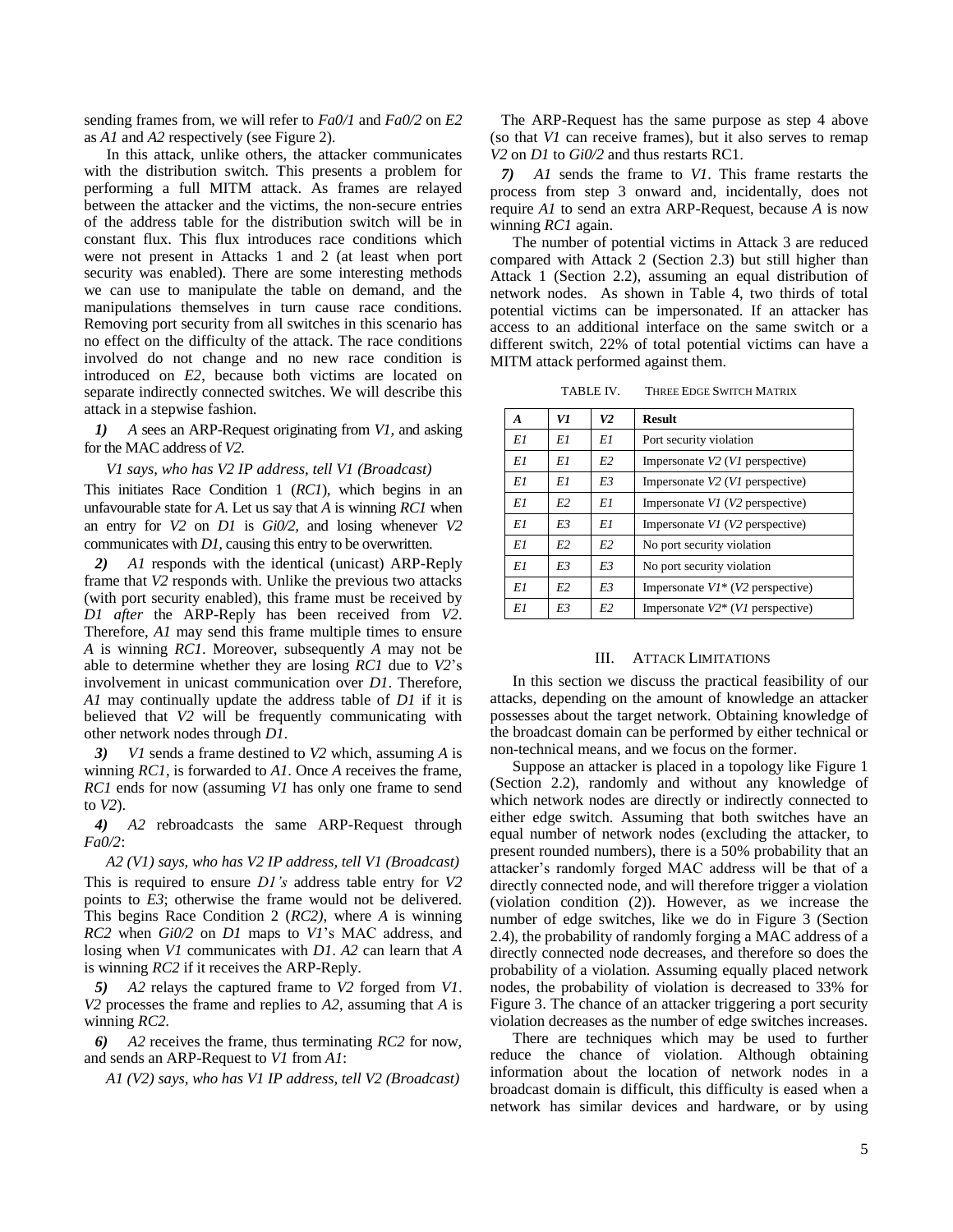operating system fingerprinting. For example, an attacker can use ICMP Echo-Request probes to determine the average round trip time over a large sample of a broadcast domain. Although operating system kernels tend to prioritize ICMP Echo-Requests differently, an attacker can use various operating system fingerprinting techniques, such as observing the IP TTL of ICMP Echo-Replies, to group similar operating systems. After grouping similar operating systems together, an attacker can compare the average round trip time of all network nodes.

Strictly speaking, it is not possible to be certain about whether the average varying delay is caused from a long network cable or from latency of a switch forwarding frames. However, as a general rule, an attacker can assume that each intermediary switch will add some latency. So although this technique does not provide any definitive means for determining where the network node is located, an attacker can use this technique to decrease the probability of triggering a violation, by choosing network nodes where communication has a higher than average round trip latency.

There are other techniques an attacker may use to help reduce the amount of error introduced when performing reconnaissance on a broadcast domain. For example, an attacker may observe the IP ID within ICMP Echo-Replies to look for inconsistent increments, which suggest the network node is involved in frequent network communications with other network nodes, which in turn may cause ICMP Echo-Reply delay [8].

The IP ID technique is actually doubly useful because it may also help determine which network nodes are clients and which network nodes are servers. Generally speaking, servers will have higher IP ID increments than clients. Another technique an attacker may use to gather this information is to promiscuously observe ARP-Requests. Generally speaking, clients are more likely to send ARP-Requests to servers. It is often important for an attacker to determine which network nodes are clients and which are servers. Impersonating a server as opposed to a client will usually have a much greater impact, since the attacker will probably intercept network traffic from more network nodes.

#### IV. DEFENCES AND COUNTERMEASURES

In this section we look at three separate, practical methods for mitigating these attacks. We consider both the effectiveness of these methods, and their consequences for performance, flexibility, administrative cost, and ease of use.

#### *A. Interconnecting Switch Port Security*

For most enterprise networks, we do not recommend enabling port security on either end of interconnecting interfaces. Doing so does, however, prevent our attacks, assuming the control is applied to all switch interconnections within a broadcast domain. This is because the secure entries in the address table will be shared amongst all switches within the domain. There are four reasons why it may be difficult to properly enable port security on switch interconnecting interfaces:

*1)* Port security does not support Etherchannel [2][9]. This is likely the result of an interoperability issue caused by MAC addresses being load balanced across multiple interfaces. Etherchannel is commonly used to combine multiple Ethernet interfaces and interconnect multiple switches with high aggregate bandwidth and primitive load balancing. Removing Etherchannel in order to support interconnecting switch port security also means removing the benefits networks may receive from the overall low cost of providing high aggregate bandwidth and rudimentary redundancy between interconnecting interfaces.

*2)* Spanning Tree Protocol (STP) is not interoperable with port security on interconnecting interfaces [9]. When a topology change beyond the edge occurs within the distribution layer, the end result is a violation (violation condition (2)) on non-root bridge interfaces previously in the blocking state. In order to prevent a violation, STP would need to provide a method to inform the switch to reset secure MAC addresses during a topology change. This reset would be difficult to do without potentially allowing for an attack during the topology reconfiguration process.

*3)* Enabling port security on interconnecting interfaces causes network node relocation problems. Dynamically configured port security can inform only the directly connected switch about an interface removal. To prevent a violation when a secure MAC address is relocated within the distribution layer, the address table entry for that relocated secure MAC address must either time out within the rest of the infrastructure or must be manually cleared. Enabling aging timers on the interconnecting interfaces actually makes the situation worse because an attacker can take over an adjacent victim after the timeout occurs. The attacker could then impersonate the adjacent victim or perform a Denial of Service (DoS) attack against the interconnecting interface itself. A potential solution to this problem would be to introduce a deregistration mechanism into port security. To ensure deregistration is authentic, this would require utilizing or creating protocols where messages can be sent or received only from trusted network switches. Two possible ways to do this is to either utilize a private link, or digitally sign the deregistration message.

*4)* Interconnecting switch port security increases risk to the infrastructure. Port security was designed as a control to be applied as closely to the threat as possible, on edge interfaces. Implementing port security on interconnecting switch ports increases the severity of accidental violations. On edge interfaces, the impact of a violation is limited to the individual interface, but when port security is implemented on interconnecting interfaces, a single violation could result in blocking large sections of the broadcast domain.

#### *B. Port Security Sticky*

When port security sticky is enabled, a secure MAC address is *not* removed from the address table after a network node has disconnected the network cable from the switch. This is significant because we previously assumed in our attacks that, if an attacker already registered a secure MAC address, then they were capable of removing that secure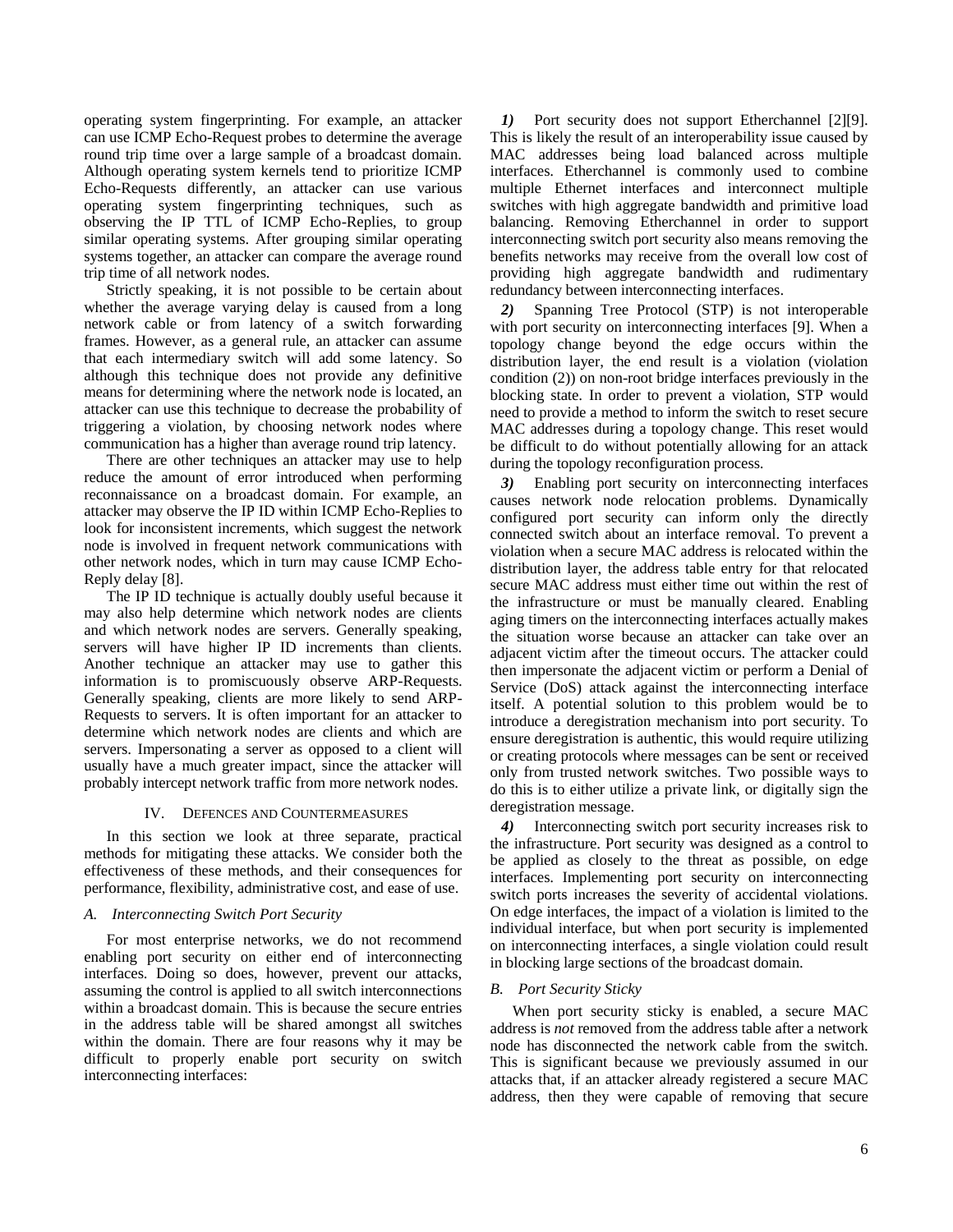MAC address. One method of removing that secure MAC address is to unplug the network cable. With port security sticky enabled, this method is no longer available to the attacker. It is still possible, however, that an attacker has not already registered the maximum amount of allowable secure MAC addresses in the address table. Therefore, although port security sticky does help mitigate the attacks we describe, it will not completely prevent these attacks.

Moreover, enabling port security sticky in an enterprise environment is usually not cost effective. This feature requires administrative intervention every time a network node moves to a new interface, e.g., by means of a manual change control procedure. This may help further mitigate our attacks, by helping to ensure that the legitimately connected node registers their MAC address immediately. But it does so at a greater administrative cost, because the secure MAC address locking mechanism of port security sticky, we feel, undermines the cost effective nature of the secure learning process. Another possibility is that a separate authentication protocol could be used in conjunction with port security sticky, to ensure a secure MAC address is immediately registered; this option falls outside the scope of our research.

## *C. Segregation of Multiswitch Broadcast Domains Mitigation Strategy*

Our preferred method for mitigating the attacks described in this paper is to eliminate multiswitch broadcast domains. This will prevent the attacks we describe, with one unlikely exception, where an attacker impersonates network nodes that have been removed from the network.

However, multiswitch broadcast domains are often desirable, because they allow enterprises the flexibility to logically group network nodes based on similar policy requirements regardless of physical location. Enterprises that use port security must be willing to give up this flexibility in order to prevent our attacks. Since such a radical solution is often undesirable, we propose a strategy for enterprises which, although it does not eliminate multiswitch broadcast domains, it does help further mitigate attacks against port security. The strategy we propose is to segment network nodes based on trust and role. This strategy is based on three interrelated tactics:

*1)* Segregate trusted from untrusted network nodes. Untrusted network nodes, e.g., mobile or temporary users, should be placed into separate broadcast domains, away from trusted network nodes. Untrusted network nodes can, therefore, attack only other untrusted nodes.

*2)* Segregate untrusted network nodes into single switch broadcast domains. It may be practical for an enterprise to segregate *only* the untrusted nodes into single switch broadcast domains. This approach works well if multiswitch broadcast domains are used only for layer 2 redundancy, and not for affording mobile workers the flexibility to move around the office and yet remain within the same broadcast domain.

*3)* Segregate trusted network nodes based on user or server roles. Server network nodes should be placed into single switch broadcast domains separate from user network nodes, because they are an attractive target for attackers. When servers are separated from user network nodes, but cannot be placed into separate single switch broadcast domains, they should be further segregated into separate multiswitch broadcast domains based on similar service roles. This approach limits the broadcast domain attack exposure if a server were to be compromised. Another approach is to implement static or sticky port security for critical servers. This approach is consistent with Cisco's recommendations [3][4], but may limit redundancy or failover solutions.

In general, segregating multiswitch broadcast domains has an additional benefit because segregation causes the size of the broadcast domain to be reduced. Reducing the size of a broadcast domain will in turn reduce the number of network nodes which can be attacked. Wherever possible, multiswitch broadcast domains should be reduced in size as much as possible to limit the attack surface.

The segregation of broadcast domains is unfortunately a compromise, because the extra routing introduced normally increases the cost, and limits both flexibility and performance. However, this strategy is still favoured over port security sticky (Section 4.2) because it does not impact the efficiency of the switch learning process.

#### V. CONCLUSION

Port security fails to mitigate the three MAC address spoofing attacks described in this paper, when those attacks are deployed in multiswitch broadcast domains. For two of those attacks, the way in which port security alters the switch learning process removes race conditions that would otherwise exist, and this makes these attacks easier with port security enabled than without. Victims of all three attacks must be indirectly connected network nodes, and attempts to attack directly connected network nodes will be detected by port security. We described various technical means an attacker may use to determine whether a potential victim is directly or indirectly connected.

Finally, we evaluated three methods for mitigating these attacks in enterprise environments. No method we considered was perfect: each method required significant sacrifice of performance, flexibility, administrative cost, or ease of use. Of these methods, we recommended the segregation of network nodes based on trust and role.

#### **REFERENCES**

- [1] IEEE 802.1D Std, "IEEE standard for local and metropolitan area networks. Media Access Control (MAC) bridges," 2004*.*
- [2] Cisco Systems, "Configuring port-based traffic control. Catalyst 3550 multilayer switch software configuration guide," ch 22, 2007.
- [3] Cisco Systems, " Cisco SAFE reference guide," 2009.
- [4] Cisco Systems, "Network security baseline," 2008.
- [5] J. Wilkins and J.Taranis, "Invisible traffic redirection on Ethernet switches,"Proc. BlackHat USA Conference 2002, 2002.
- [6] A. Ornaghi and M. Valleri, "Man in the middle attacks," Proc. BlackHat USA Conference 2003, 2003.
- [7] Ettercap. Port stealing, Available: http://ettercap.sourceforge.net/
- [8] H.D.Moore and V. Smith, "Tactical exploitation The other way to pen-test," Proc. BlackHat USA Conference 2007. Available: